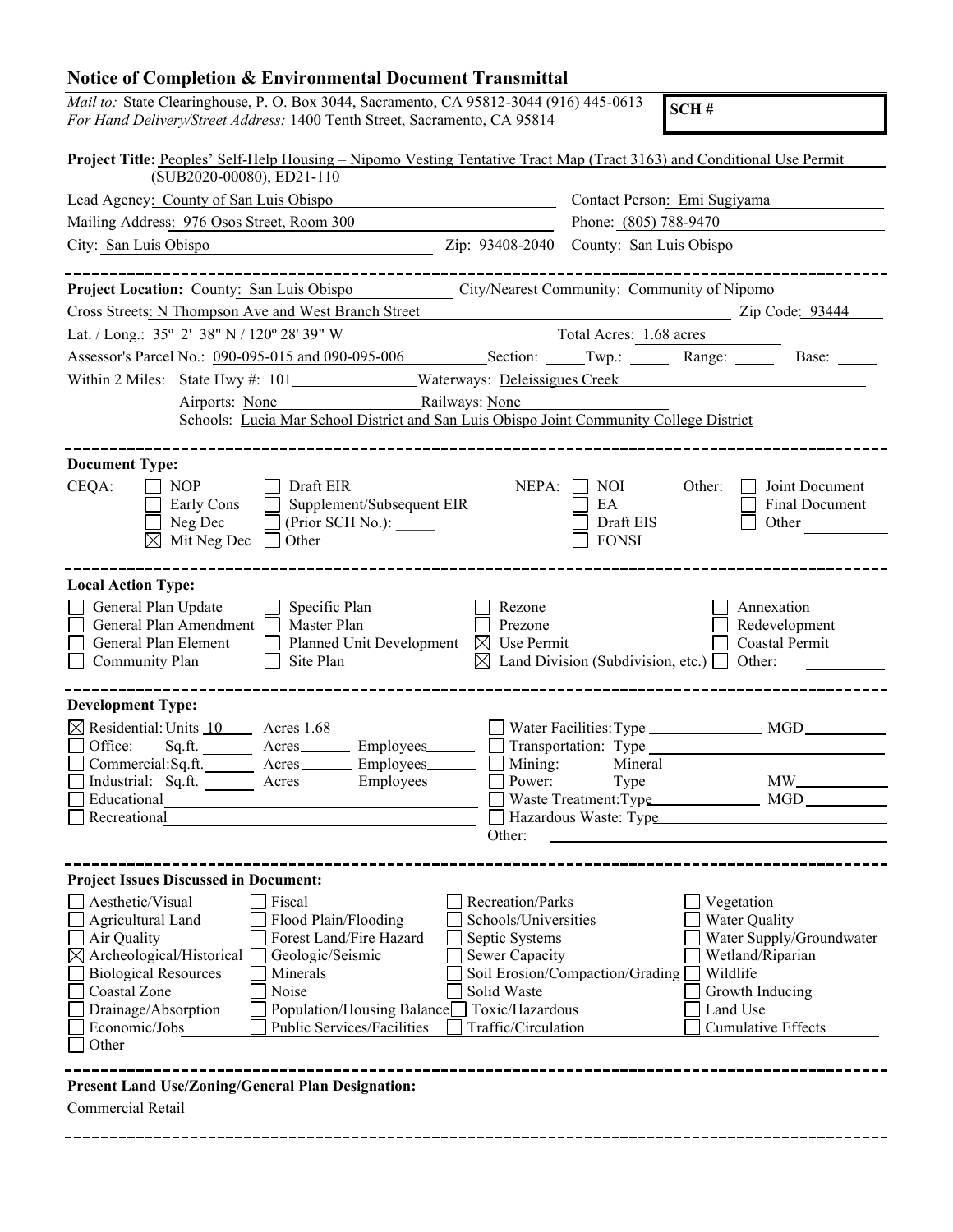## **Project Description:**

A request by Peoples' Self-Help Housing Corporation (PSHH) for a Vesting Tentative Tract Map (Tract 3163) and concurrent Conditional Use Permit (SUB2020-00080) to subdivide an existing 1.68-acre parcel (APNs 090-095-015 and 090-095-006) into 10 lots ranging from 4,151 to 12,324 gross square-feet and the construction of 10 workforce housing single-family residences. The project will result in the disturbance of the entire a 1.68-acre parcel, including 350-cubic yards of cut and 2,150-cubic yards of fill. The project is within the Commercial Retail land use category and is located at the intersection of West Branch Street and North Thompson Avenue in the community of Nipomo. The site is located in the South County Inland Sub-Area of the South County Planning Area.